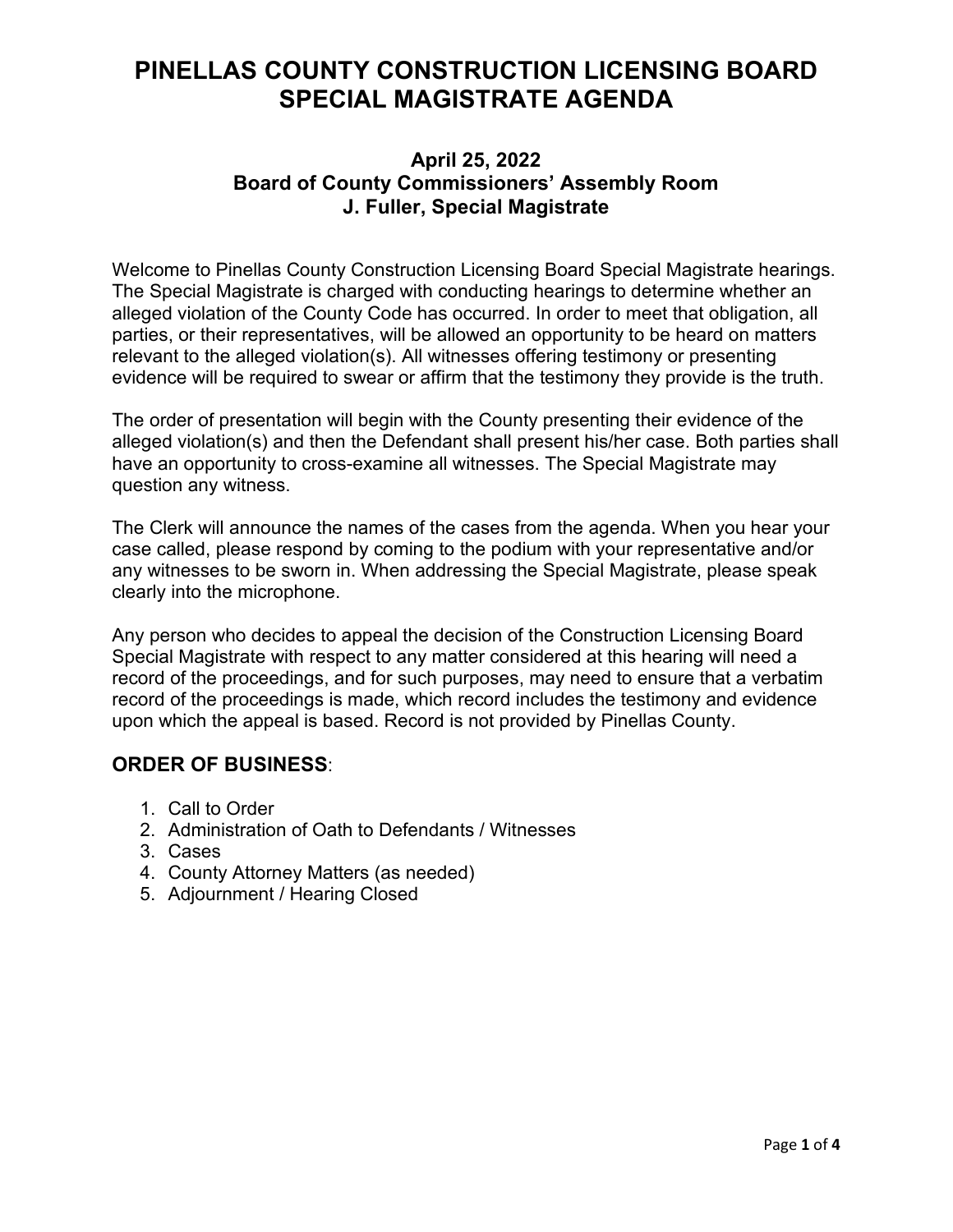# **9:00 A.M.**

| <b>ITEM: 01</b>           |                                                    |
|---------------------------|----------------------------------------------------|
| MATTER:                   | Contractor Licensing Violation(s)                  |
| CASE NO:                  | 2022-1791-3                                        |
| CITATION(S) NO:           | C22-1083; C22-1084                                 |
| <b>DEFENDANT:</b>         | Linda Chapman                                      |
| <b>NOTICE ADDRESS:</b>    | Linda Chapman                                      |
|                           | DBA: Chapman's Professional Lawn Maintenance, Inc. |
|                           | 2336 Chaucer St.                                   |
|                           | Clearwater, FL. 33765                              |
| <b>VIOLATION ADDRESS:</b> | 2336 Chaucer St.                                   |
|                           | Clearwater, FL. 33765                              |
|                           |                                                    |

#### **VIOLATION(S):**

| <b>Code Section</b> | Location              | Citation # and Violation          |
|---------------------|-----------------------|-----------------------------------|
| $22-14(1)$          | 2336 Chaucer St.      | C <sub>22</sub> -1083             |
|                     | Clearwater, FL. 33765 | Unlicensed contracting to         |
|                     |                       | perform irrigation work within    |
|                     |                       | Pinellas County, FL.              |
| $22-14(8)$          | 2336 Chaucer St.      | C22-1084                          |
|                     | Clearwater, FL. 33765 | Contracting unlicensed            |
|                     |                       | contractor, Richard Edward        |
|                     |                       | Pepper to perform irrigation work |
|                     |                       | within Pinellas County, FL.       |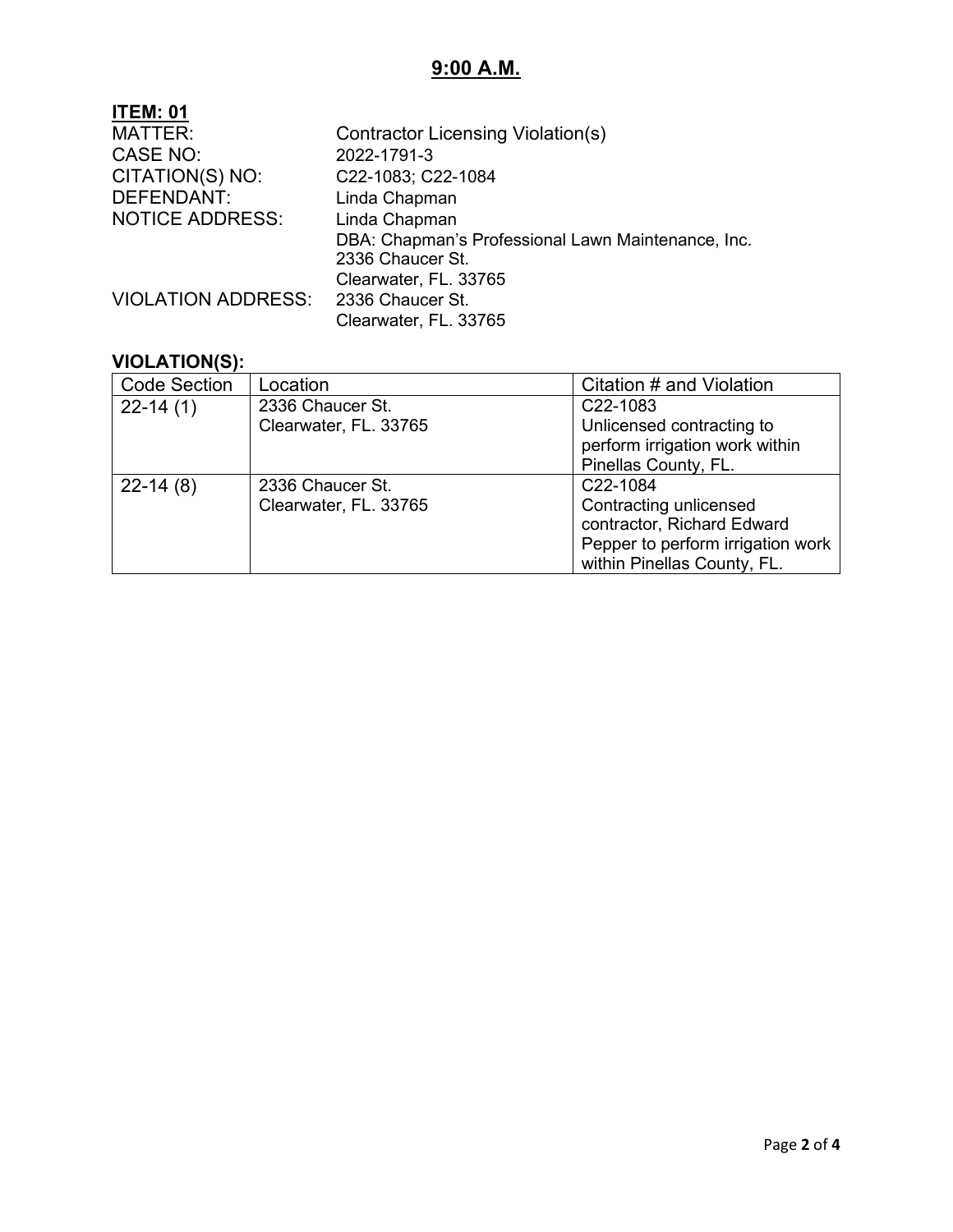| <b>ITEM: 02</b>           |                                                                        |  |
|---------------------------|------------------------------------------------------------------------|--|
| <b>MATTER:</b>            | Contractor Licensing Violation(s)                                      |  |
| <b>CASE NO:</b>           | 2022-1849-1                                                            |  |
| CITATION(S) NO:           | C22-1102; C22-1103; C22-1104; C22-1105; C22-1106                       |  |
| <b>DEFENDANT:</b>         | Adekunle Oremosu                                                       |  |
| <b>NOTICE ADDRESS:</b>    | Adekunle Oremosu                                                       |  |
|                           | DBA: Oremosu Property Development Company, LLC<br>26451 Shoregrass Dr. |  |
|                           | Wesley Chapel, FL 33544                                                |  |
|                           | and                                                                    |  |
|                           | David White (Witness for Defendant)                                    |  |
|                           | 11805 Lynmoor Dr.                                                      |  |
|                           | Riverview, FL 33579<br>and                                             |  |
|                           | Cleophas Doyon (Witness for Defendant)                                 |  |
|                           | 5122 N. 32 <sup>nd</sup> St.                                           |  |
|                           | Tampa, FL 33610                                                        |  |
|                           | and                                                                    |  |
|                           | Cleophas Doyon (Witness for Defendant)                                 |  |
|                           | 3215 N. 29 Street                                                      |  |
|                           | Tampa, FL 33605                                                        |  |
|                           | and                                                                    |  |
|                           | City Of Clearwater (Witness for Plaintiff)                             |  |
|                           | Nilda Espinosa                                                         |  |
|                           | 100 Myrtle St.<br>Clearwater, FL 33756                                 |  |
| <b>VIOLATION ADDRESS:</b> | 1409 Franklin St.                                                      |  |
|                           | Clearwater, FL 33756                                                   |  |
|                           |                                                                        |  |

#### **VIOLATION(S):**

| <b>Code Section</b> | Location                                  | Citation # and Violation                                                                                                                                                                                                  |
|---------------------|-------------------------------------------|---------------------------------------------------------------------------------------------------------------------------------------------------------------------------------------------------------------------------|
| $22-14(5)$          | 1409 Franklin St.<br>Clearwater, FL 33756 | C <sub>22</sub> -1102<br>Work without the required permit to perform interior remodel to<br>include electrical, plumbing, windows, doors, and drywall within<br>Pinellas County, FL.                                      |
| $22-14(1)$          | 1409 Franklin St.<br>Clearwater, FL 33756 | C22-1103<br>Unlicensed contracting to perform interior remodel to include<br>electrical, plumbing, windows, doors, paint, trim carpentry and<br>drywall within Pinellas County, FL.                                       |
| $22-14(8)$          | 1409 Franklin St.<br>Clearwater, FL 33756 | C22-1104<br>Subcontracting to unlicensed contractor, Cleophas Paul Doyon to<br>perform interior remodel to include electrical, plumbing, windows,<br>doors, paint, trim carpentry and drywall within Pinellas County, FL. |
| $22-14(8)$          | 1409 Franklin St.<br>Clearwater, FL 33756 | C22-1105<br>Subcontracting to unlicensed contractor, Tracy Lynn Burnopp to<br>perform interior remodel to include electrical, plumbing, windows,<br>doors, paint, trim carpentry and drywall within Pinellas County, FL.  |
| $22-14(8)$          | 1409 Franklin St.<br>Clearwater, FL 33756 | C22-1106<br>Subcontracting to unlicensed contractor, Demetrius Morrow to<br>perform interior remodel to include electrical, plumbing, windows,<br>doors, paint, trim carpentry and drywall within Pinellas County, FL.    |